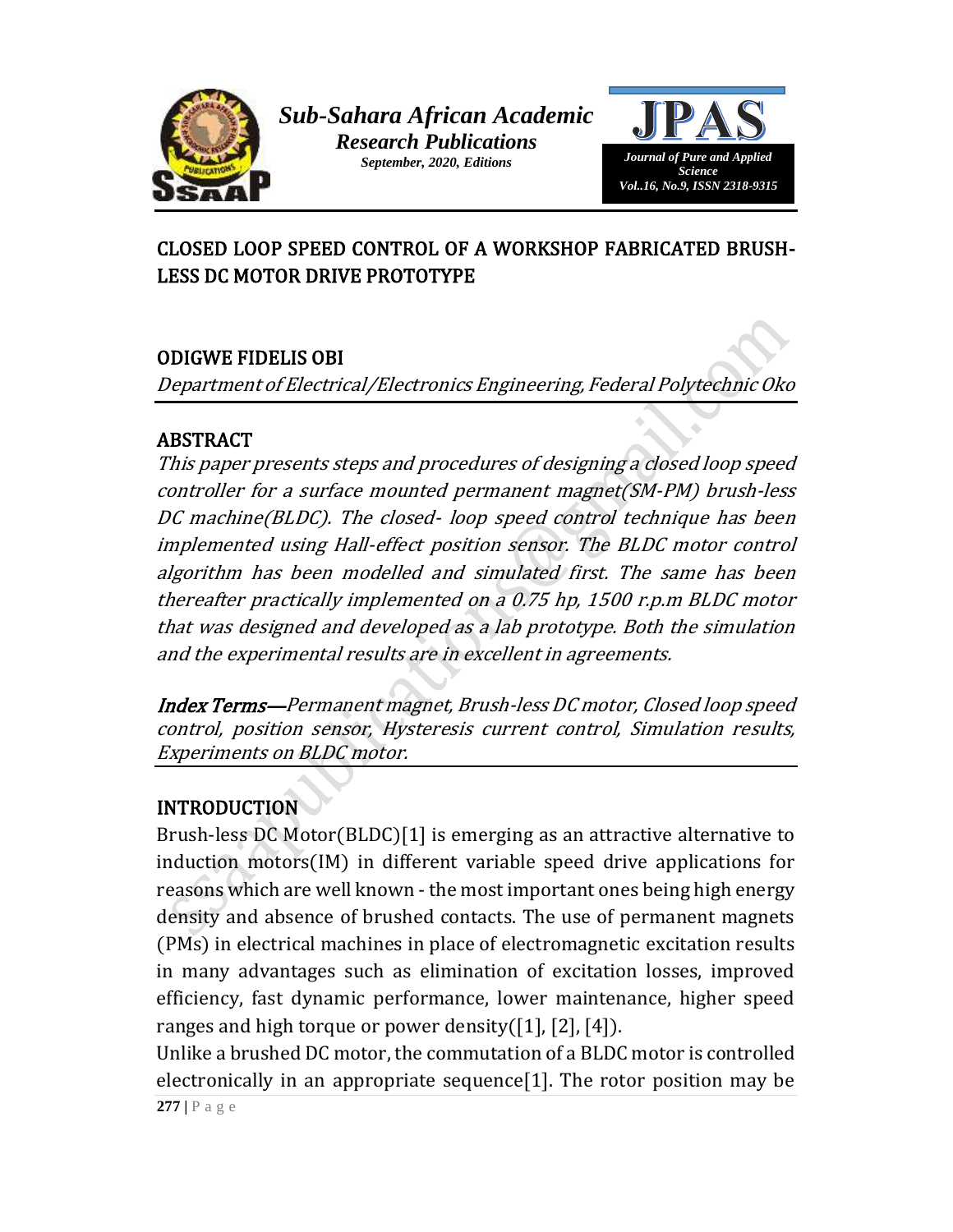also sensed by using Hall-effect sensors mounted on the stator[2], resolvers, inductive modular absolute system(IMAS), shaft-mounted incremental encoders [3] etc.

BLDC motors are used for position , speed and torque control[2], [3] for variable speed drive in motion control applications. For speed control applications, an outer position control loop is not required and the set speed serves as the command signal. Torque control is incorporated in high performance motion control through closed -loop regulation of phase currents in synchronization with rotor rotation through shaft position feedback. In majority of the BLDC motors, torque is linearly related to currents and torque command maps onto current commands through a simple proportionality constant. Current regulation in the phase windings of BLDC motors (rectangular waveforms)[3] is carried out using current controlled voltage source inverter(VSI). Pulse Width modulation(PWM), hysteresis and predictive current controllers ([2],[8]-[11]) are used to generate the switching signals to the devices of the inverter to keep winding currents close to the set reference/command currents. Speed control is generally achieved by using a speed feedback and generating speed command through speed controller which outputs a command signal for torque controller. Position control is implemented through position feedback and position command using position controller. The output of the position controller[2] provides the speed command for the inner speed loop.

In this paper, a speed control technique of BLDC motor has been designed, analysed and finally implemented on a laboratory developed 0.75hp BLDC motor prototype. The speed control technique presented here is valid for 4-quadrant VSD applications ([2], [3]), though implementation has been done here for 2-quadrants (i.e. forward motoring and forward braking) only.

#### BASICS OF BLDC MOTOR SPEED CONTROL

A. Modelling of a BLDC motor

The BLDC motor can be viewed as a permanent magnet AC (PMAC) motor with trapezoidal back emf. The motor is operated with 1200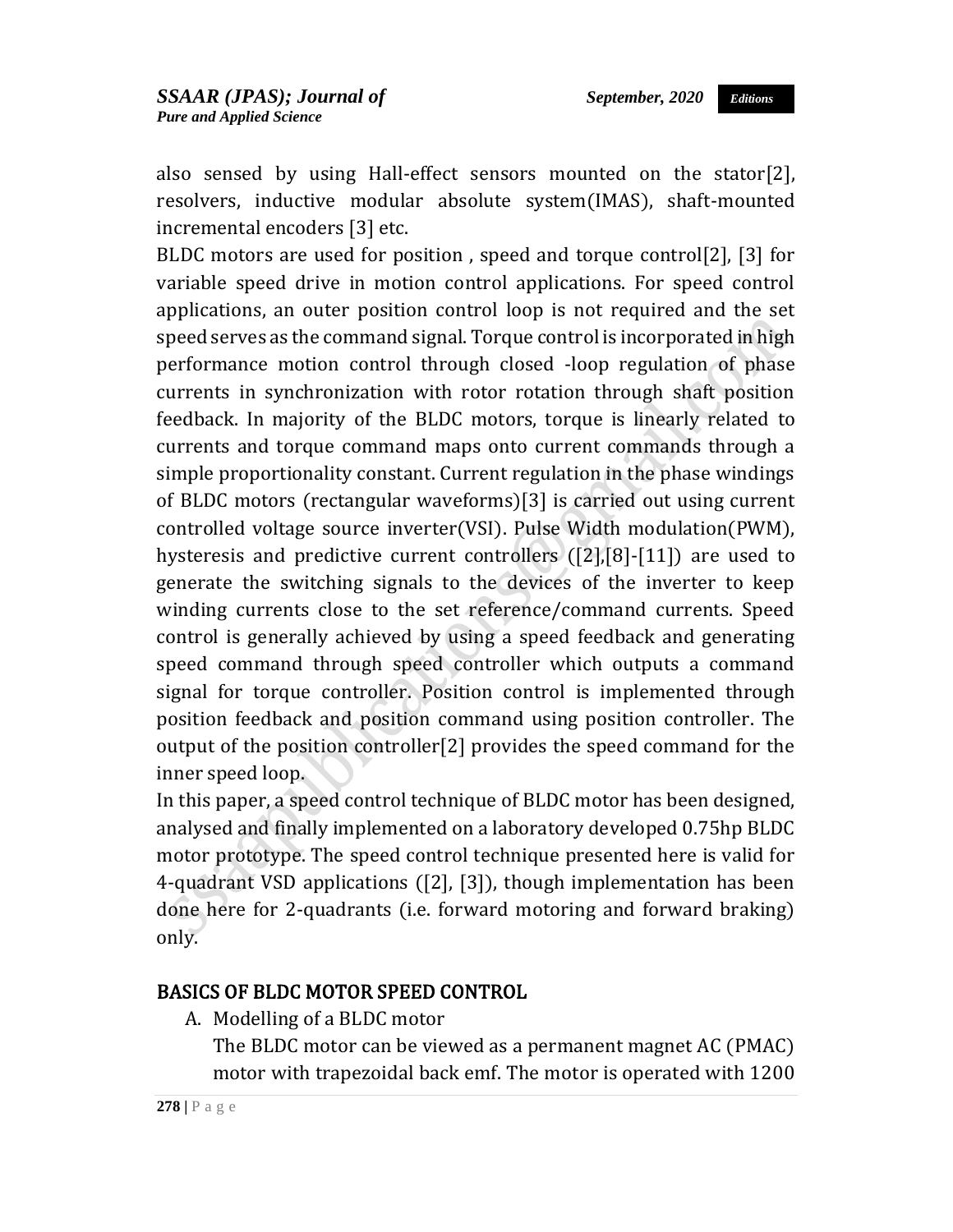rectangular current pulses(2 phase conducting at a time), such that its operating characteristics (torque-speed characteristics) are similar to that of a DC shunt motor. To turn-on and turn-off the switches of the inverter/converter (shown in Fig.1) in synchronism with the rotor position and at the rotational frequency of the rotor, a position sensor is required to feedback the rotor position signal. The stator (3- phase) windings are placed in slots within 60oe phase belts.

Fig.2 shows the ideal phase back-emf pattern and the corresponding the phase current wave-shape. It also shows the converter switching sequences required to achieve the desired current and hence mmf wave-shape for each phase of a BLDC motor

The dynamic machine model ([2], [5]) of BLDC motor can be described by  $(1)$ ,  $(2)$ ,  $(3)$  and  $(4)$ .

where,  $p = d$  dt operator,  $v =$ applied phase voltage, e  $=$ phase back emf,  $Lm$  = mutual inductance between phases,  $L$ =self inductance of each phase, and Rs = resistance of each stator phases. 'a', 'b', 'c', 'n' are the three phase terminals and neutral terminal respectively. In a 3-phase 3 wire system, since ia  $+$  ib  $+$  ic = 0. where, B= co-efficient of damping, J=moment of inertia of rotor with dead load, Ml=load torque,  $\omega$ m= rotor mechanical speed in rad/s. At any instant, the inverter output voltage, vis  $=\pm$  Vdc, is applied to the combination of two phases(let phase 'a' & 'c') in series, having a net impedance of Z  $= 2{Rs +p(L-Lm)} = Ra + pLa$  and ia= -ic in case of star connected stator. The voltage equation for the stator is given by (5)

where, ea =  $ec = \lambda p \omega m$  and the emf constant for both the phases is combined into one constant as  $kb = 2\lambda p$ , V/rad/s. (5) can be written in Laplace domain as, (6).

where, Id= average dc-link current. The load torque is assumed proportional to the speed:  $Ml=Bl$   $\omega m$  and Ba= co-efficient for air damping. So, the net damping coefficient $B=BI + Ba$ .

#### B. BLDC motor control

A two loop control technique[2] is used here. Fig.3 shows the schematic diagram for the closed loop speed control of a BLDC motor. The outer speed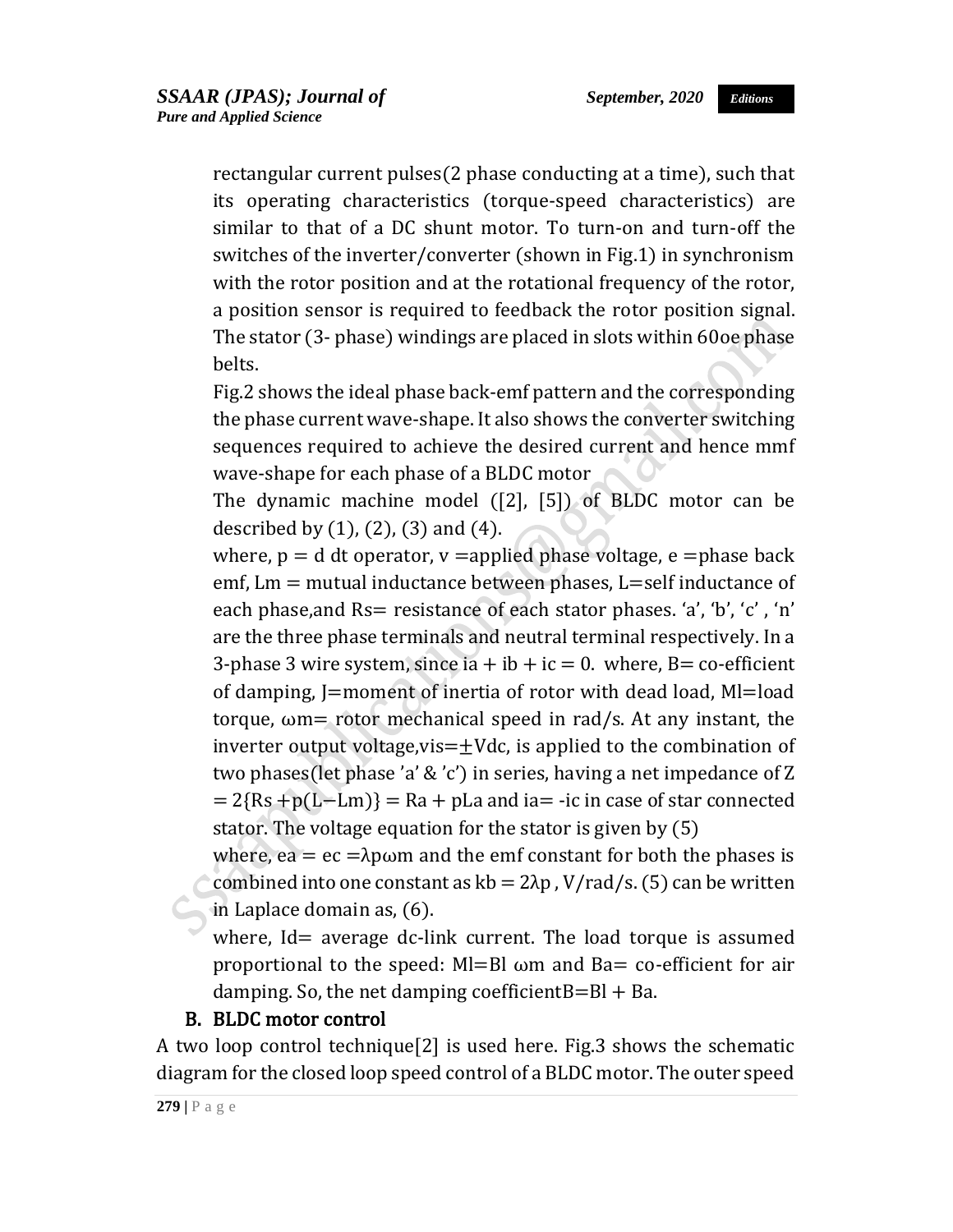*Editions*

control loop generates equivalent torque reference $(i * p)$  for the inner current loop that is used to generate current references for each phases respectively i.e. i ∗ a,i∗ b and i∗ b . The current control loop uses a hysteresis control technique. The line current is sensed using a Hall sensor. This leads to a sensor reduction, since 2 phases are on at a time without much effect on the transient performance. The error signal (ei =  $i * a$ -ia) is passed through the hysteresis controller and controller output control the switching instants device turned on or off to keep error current in a specific  $band(\Delta i)$ . Three inner current control loop are required for each phase current. The design of control algorithm is done based on a 0.75 hp BLDC motor drive ([6],[7]). The parameters of the 0.75 hp BLDC motor is given in Table-I.

1) Logic pulse generation: H1, H2 and H3 are three position sensor pulses which are synchronized with the line to line induced emf eAB, eBC and eCA accordingly (shown in Fig.7 and Fig.9(b) ). These position sensor output pulses are used to generate the control logics for running the BLDC motor in open loop condition. The logic pulses for each switching device of the BLDC converter (shown in Fig.1) are as following: Q1=H1H3, Q2=H2H3,  $Q3 = H1H2$ ,  $Q4 = H1H3$ ,  $Q5 = H2H3$  and  $Q6 = H1H2$ . In case of closed-loop control, these logic pulses are used to generate the current references for respective phases accordingly like Q1 & Q4 for generating i ∗ A (shown in Fig 3). The hysteresis controller output pulses of each phases are logically 'AND' -ed with respective main logic pulses (i.e. open loop switching logic pulses) appropriately to achieve 120o quasi-square current waveform. 2) Closed loop controller design: Fig. 4 and 5 show the current and speed control loops. T1, T2 shown in Fig.5 mostly depend on the electrical and mechanical time constant. The width of hysteresis band for the current control loop is kept as 5% of the rated load current.

For the speed control loop , current loop appears ideal due to high mechanical time constant(i.e.Tm=  $J/B$  ) of the BLDC motor. The bandwidth of speed control loop is kept within 3 Hz. Fig.6 shows a simplified model of speed control loop. A tacho-generator is used to provide the speed feedback of the rotor shaft. The gain of the techo-generator is 2.33× 10−3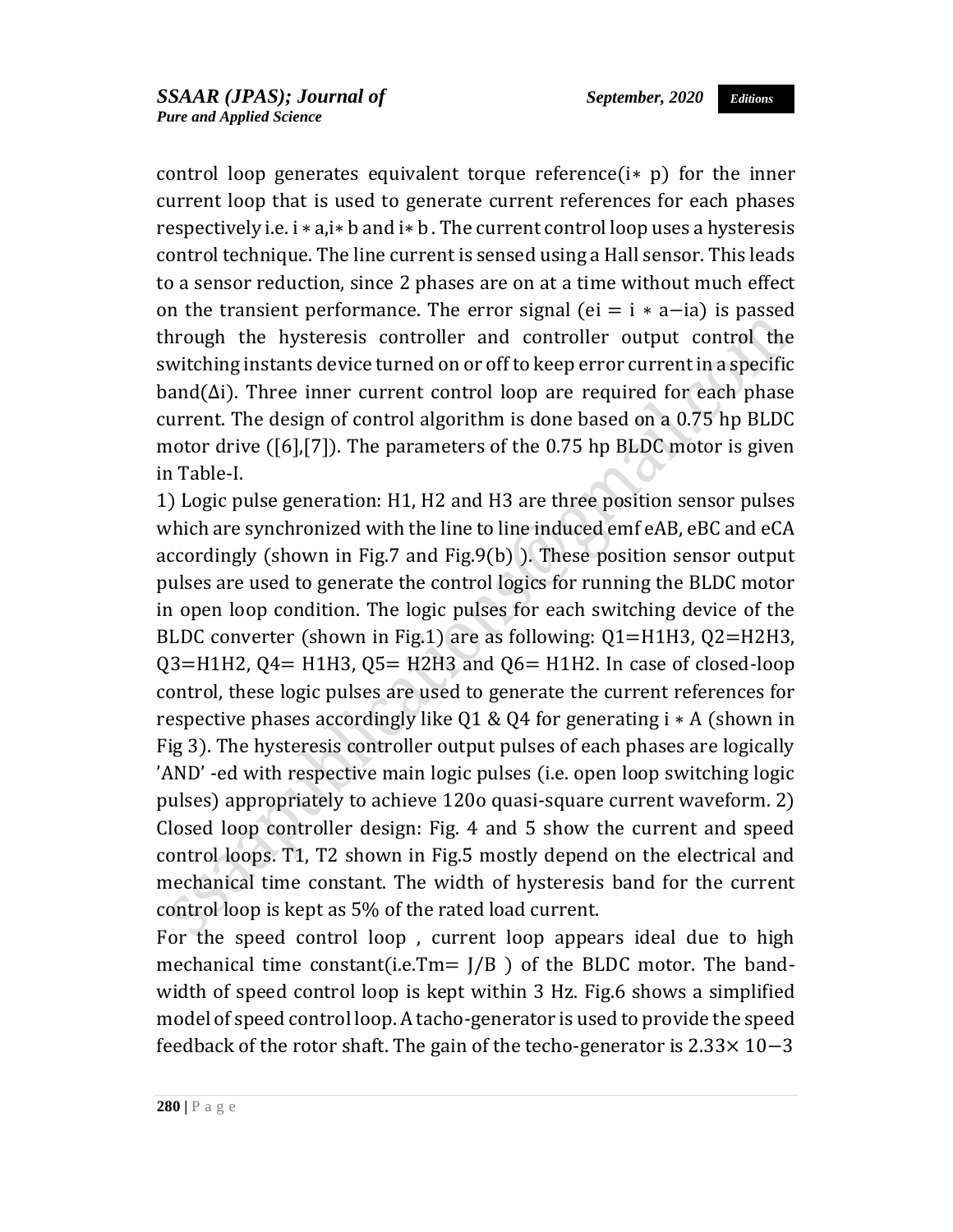The closed loop speed control technique of BLDC motor presented here is valid only in the constant torque region. As the speed increases, the back emf increases proportional to speed, and eventually, the current control is lost when the PWM controller saturates at the edge of the constant torque region. The constant torque ([3], [13]) region is limited by the rated voltage of BLDC motor. It is difficult for a SMPMBLDC motor to perform at constant power operation (above base/rated speed) because field wreaking operation is very difficult to be implemented over a wide range [14], [15]. The SMPM-BLDC motor has constant flux characteristics, low magnetizing inductance Lm, and negligible salient pole effect( Lad=Laq=Lm). A very high demagnetizing component of stator current is required to perform field weakening operation, because the magnetizing inductance Lm is very low in BLDC motor.

### RESULTS AND DISCUSSIONS

Closed loop speed control of BLDC motor has been implemented on a 400 V DC, 0.75hp, 1500 rpm star connected BLDC motor ([6],[7]) which was also designed and fabricated by the present authors. An important point may be made here. The design of the motor was done earlier([6],[7]) so as to reduce the torque ripple/ cogging torque etc. Additionally, the control strategy implemented here reduces the torque ripple further. Table II enlists the effect of design and control on the torque ripple.

The closed loop control scheme of BLDC motor has been tested at 560W load at 1500 rpm. A 0.5 hp, 1500 rpm separately exited DC generator has been mechanically coupled with the BLDC motor for loading . The closed loop control algorithm has been simulated first and then implemented on the the above mentioned system. Fig.9(a)shows waveforms motor of the line to line induced emf eAB and corresponding phase emf eA in the generating mode at 850 rpm while Fig.9(b) shows line to line induced emf eAB and position hall sensor pulses H1 of corresponding line voltage. Hall sensor pulse H1 and line to line voltage vAB has been set such that are in phase. It can be easily proved that this ensures the maximum utilization of motor and converter KVA.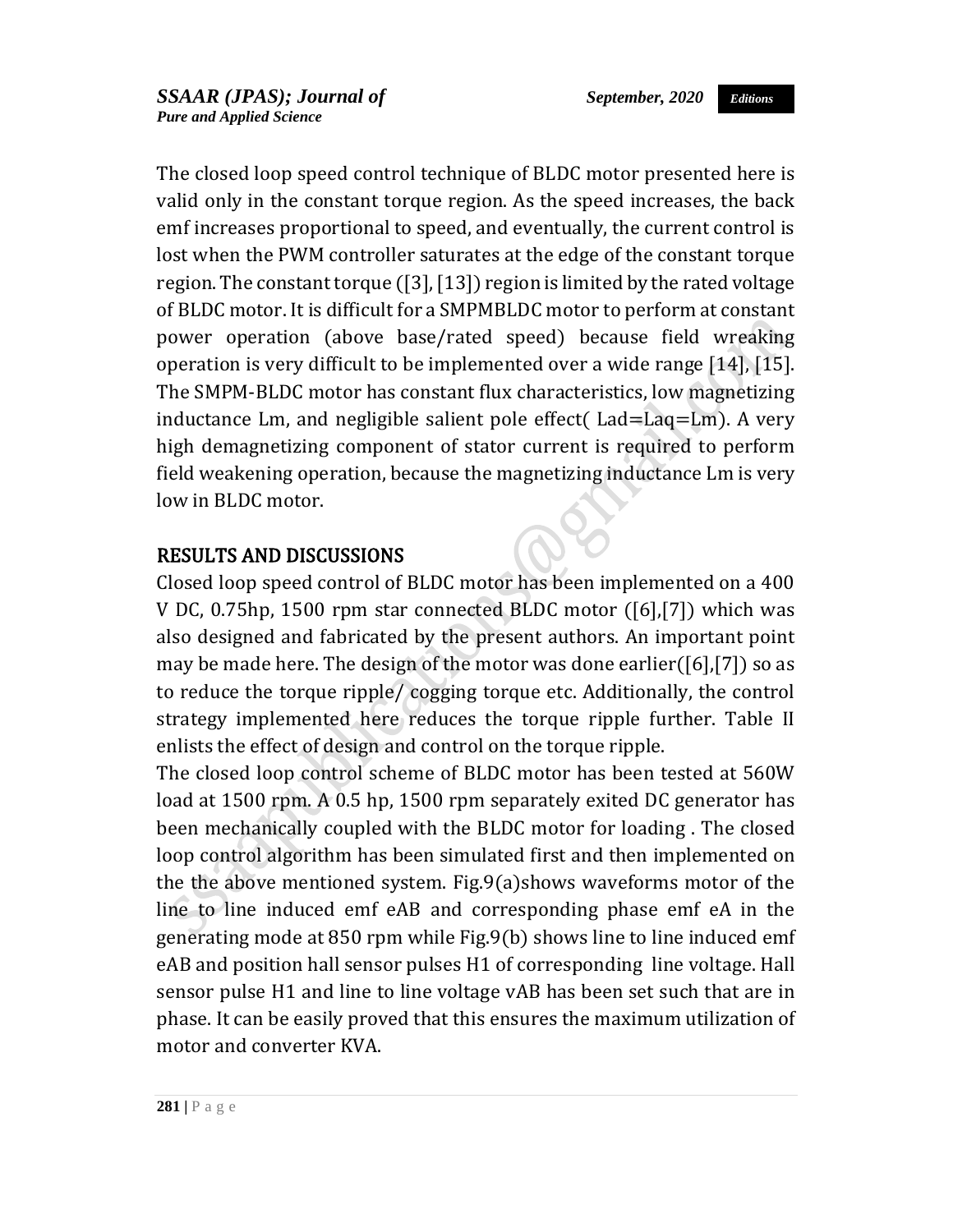Fig.10 shows the simulated waveforms of speed and line current IA for a steady state speed of 1000 rpm. Fig. 11 shows the corresponding experimental waveforms. The line current IA is trapezoidal in nature and has a value of 1.6A at 34 Hz with 0.5 hp load. Fig.12(a) shows the simulated waveforms line current of two phases iA & iB and while Fig12(b) shows corresponding experimental waveforms. Line currents are 120oe phase displaced. Fig.13 shows experimental waveforms of position sensor pulse H1 and line current iA of 1.2 A at 40Hz i.e at 1200 r.p.m shaft speed. Fig.14 shows the experimental waveforms of speed and the phase current during sudden decrease of speed reference reference. It clearly shows the transient nature of motor speed and line current under motor generator loading.

### CONCLUSIONS

In this paper the design of a closed loop speed controller for BLDC motor has been presented. Torque rippler eduction has been achieved both through motor design (earlier [6],[7]) and then through closed loop control strategy. The BLDC machine has been modelled first and then simulated with closed loop speed control algorithm. An appropriate speed control strategy has also been implemented on a 0.75hp, 1500 r.p.m, 400V (DC-link) surface mounted BLDC motor in FPGA platform. A 0.5 DC shunt generator coupled with the BLDC motor has been used as loading purpose. The simulated and experimental results are presented and the they are found to be in excellent mutual agreement.

#### ACKNOWLEDGEMENTS

The authors wish to thank the staff of M/S GE motors Pvt. Ltd, Sheoraphuli and Mr. Kousik Pyne, in particular, for the manufacturing support received in fabricating the BLDC motor. The authors also acknowledge the support received from the DeitY,GoI and the research colleagues at the Advanced Power Electronics Laboratory, Dept. of EE, IIEST, Shibpur towards this work.

#### REFERENCES

Venkataratnam K., Special Electrical Machine,University Press, 2008.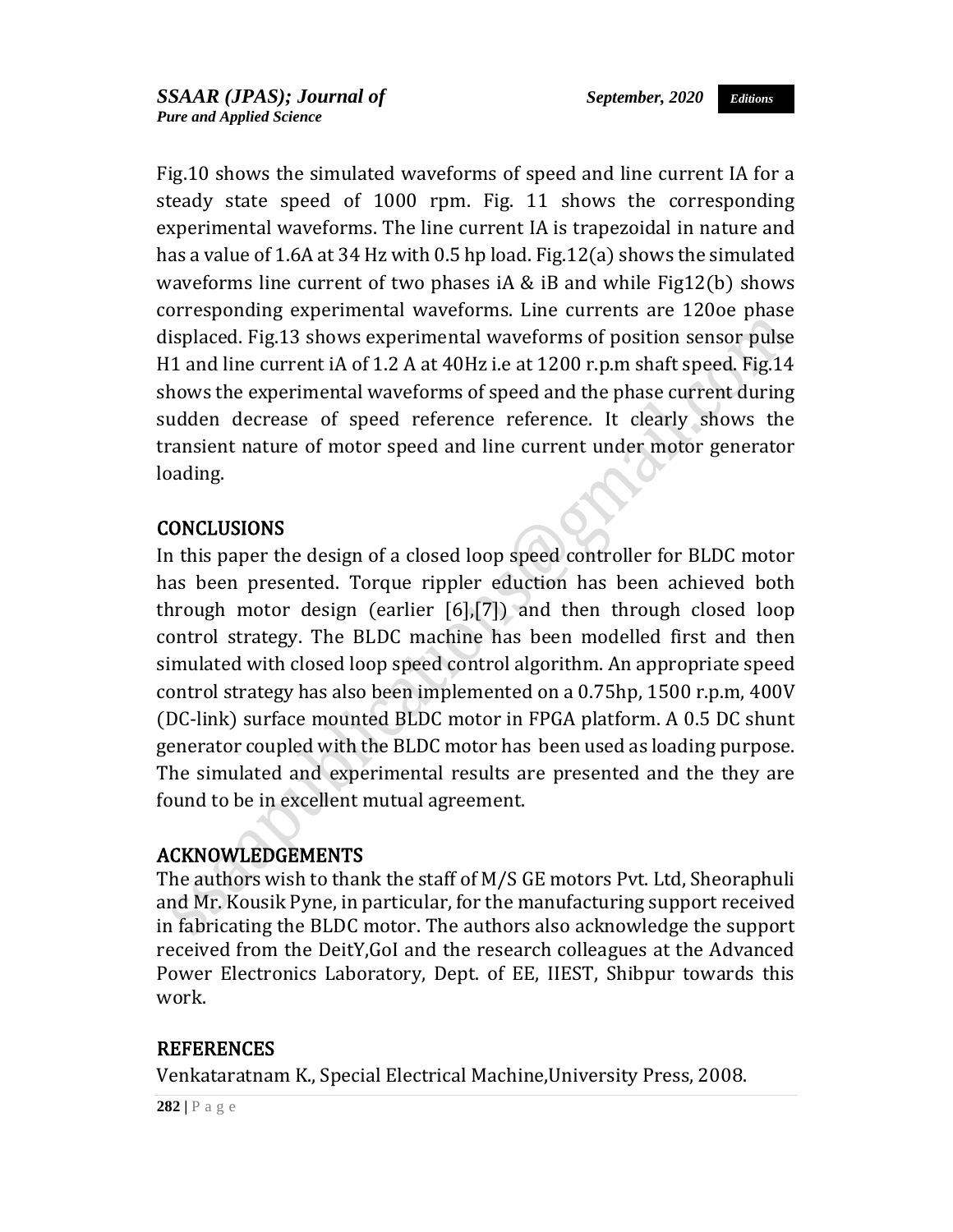- Krishnan R., Permanent Magnet Synchronous And Dc Motor Drives,Crc Press,2005
- Bose B.K., Modern power Electronics and a.c. drives., Pearson Education 2002.
- Hendershort J. R. and Miller T. J. E. , Design of Brushless PermanentMagnet Motors, Clarendon Press, Oxford, 1994.
- O'Kelly D. and Simmons S., "Generalized Electrical Machine Theory", McGRAW HILL, 1968.
- Mukherjee P., Sengupta M. "Design, Analysis and Fabrication of a Brushless DC Motor",IEEE conference , PEDES-2014, IIT Bombay.
- Mukherjee P., Sengupta M."Fabrication, Parameter Evaluation and Testing of a surface mounted -Brush-less DC Motor.", NPEC-2015, IIT Bombay.
- Tae-Hyung Kim, Hyung-Woo Lee and Mehrdad Ehsani, "State of the Art and Future Trends in Position Sensorless Brushless DC Motor/Generator Drives" ,IEEE conference, 2005.
- Senjyu T. and Uezato K., " Adjustable Speed Control of Brush less DC Motors without Position and Speed Sensors ", IEEE/IAS Conf. Proc. on Industrial Automation and Control: Emerging Technologies, pp. 160- 164, 1995.
- Iizuka K., Uzuhashi H., and Kano M., "Microcomputer control for sensorless brushless motor", IEEE Trans. Ind. Applicat., vol. IA-27, pp. 595-601, May/June 1985.
- Ogasawara S. and Akagi H., "An approach to position sensorless drive for brushless DC motors", IEEE Trans. Ind. Applicat., vol. 27, pp. 928- 933, Sept./Oct. 1991.
- Jahns T. M., Becerra R. C., and Ehsani M., "Integrated current regulation for a brushless ECM drive", IEEE Trans. Power Electron., vol. 6, pp. 118-126, Jan. 1991.
- Soong W.L. , Miller T.J.E., "Field -weakening performance of brushless synchronous AC motor drives", IEEE Proc-Electr.Power Appl,. vol. 141, No-6, Nov. 1994.
- Adnanes A.K., , Undeland. T.M. , "Optimum torque performance in PMSM Drives above rated speed", Proc. of IEEE Industry Applications Society annual meeting. Oct 1991, pp 169-175.